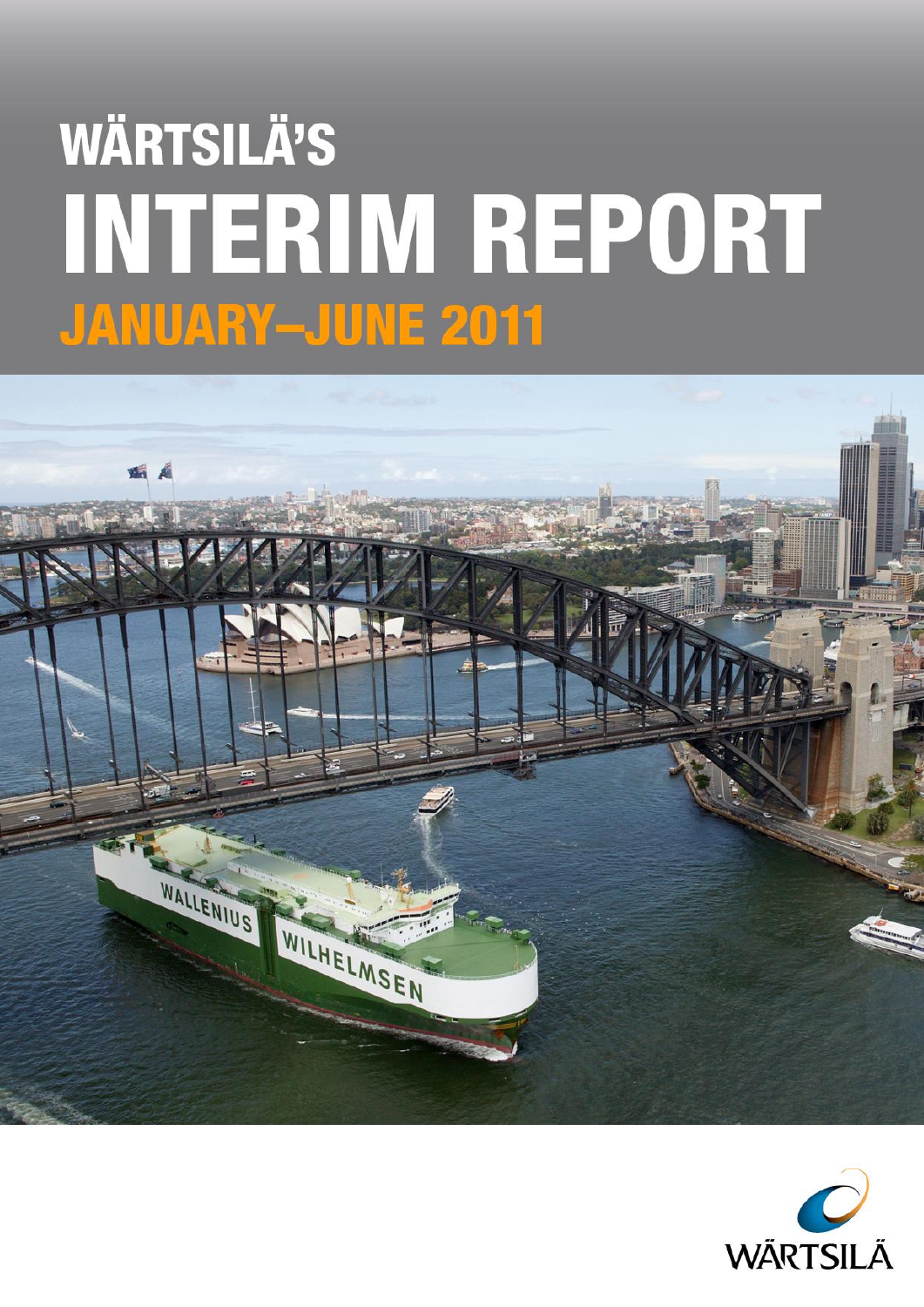# **INTERIM REPORT JANUARY-JUNE 2011**

This interim report is unaudited. All share related financial ratios and their comparison figures have been calculated based on the new amount of shares.

## **SECOND QUARTER 4-6/2011 IN BRIEF**

| <b>MEUR</b>         | 4-6/2011 | 4-6/2010 | Change |
|---------------------|----------|----------|--------|
| Order intake        | 1 1 7 0  | 1 1 1 7  | 5%     |
| Net sales           | 1 0 3 6  | 1 1 3 1  | -8%    |
| Operating result    | 117      | 117      | 0%     |
| % of net sales      | 11.3%    | 10.4%    |        |
| Profit before taxes | 108      | 109      |        |
| Earnings/share, EUR | 0.39     | 0.43     |        |

## **REVIEW PERIOD JANUARY-JUNE 2011 IN BRIEF**

| <b>MEUR</b>                         | 1-6/2011 | 1-6/2010 | Change | 2010    |
|-------------------------------------|----------|----------|--------|---------|
| Order intake                        | 2 1 4 9  | 1998     | 8%     | 4 0 0 5 |
| Order book end of period            | 3 7 7 9  | 4 3 1 5  | $-12%$ | 3795    |
| Net sales                           | 2 1 1 9  | 2052     | 3%     | 4 5 5 3 |
| Operating result                    | 230      | 211      | 9%     | 487     |
| % of net sales                      | 10.9%    | 10.3%    |        | 10.7%   |
| Profit before taxes                 | 215      | 158      |        | 548     |
| Earnings/share, EUR                 | 0.78     | 0.77     |        | 1.68    |
| Cash flow from operating activities | 84       | 270      |        | 663     |
| Interest-bearing net debt           |          |          |        |         |
| at the end of the period            | 64       | 328      |        | -165    |
| Gross capital expenditure           | 44       | 36       |        | 98      |

The operating result and earnings per share are shown excluding nonrecurring items. Wärtsilä recognised EUR 9 million (12) of nonrecurring items related to restructuring measures during the second quarter and EUR 12 million (56) of nonrecurring items during the review period January-June 2011.

# **MARKET DEVELOPMENT**

# **SHIP POWER**

#### **A shift in the mix of vessels contracted**

During the second quarter of 2011, vessel contracting activity continued to be stable at around 100 vessels per month. Contracting activity for certain types of merchant vessels, such as bulk carriers and tankers, declined while activity was buoyant for containerships and gas carriers. This development in the merchant market, coupled with strong contracting activity in the offshore markets and good activity in special vessels, means that the mix of vessels contracted during 2011 has clearly shifted towards specialised tonnage. This situation is expected to remain unchanged throughout the remainder of the year.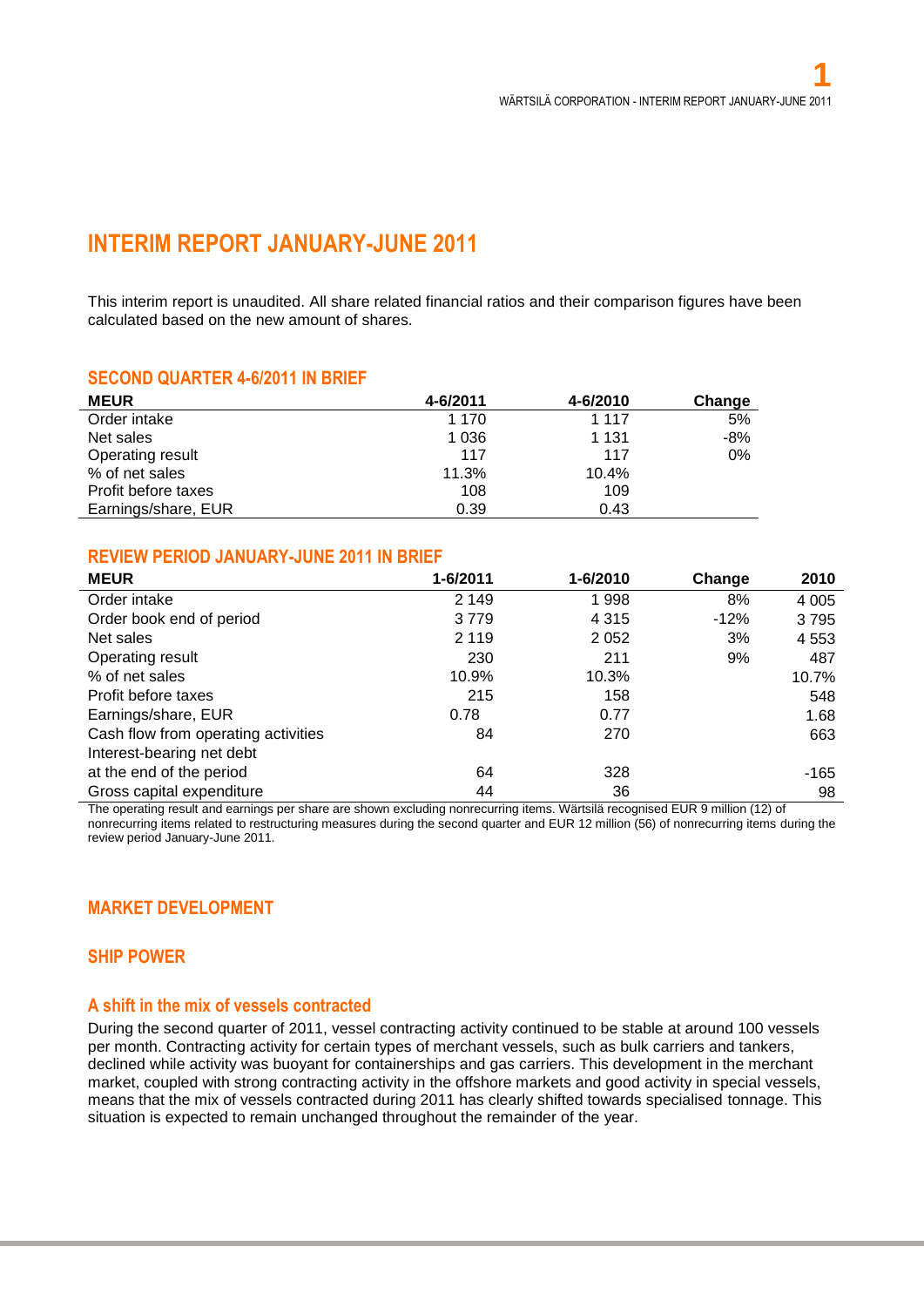Asian yards continue to dominate the shipbuilding industry, having secured 89% of the global contracts signed during 2011, with China and Korea each gaining about 40% of all global contracts. Notably, Chinese yards were able to secure important orders for containerships, a segment traditionally dominated by Korean yards.

## **Ship Power market shares**

Wärtsilä's share of the medium-speed main engine market increased to 44% (42% at the end of the previous quarter). The market share in low-speed engines increased to 17% (11). This increase is a reflection of good order intake during 2011, especially in China. In the auxiliary engine market Wärtsilä's share was 3% (3).

# **POWER PLANTS**

## **Power plant markets remain solid**

Market activity continued at a good level during the second quarter of 2011. Increasing industrial output in most emerging markets drove the demand from independent power producers (IPP's), utilities and industrial customers. The financial crisis led to the postponement of investments for power generation in 2009 and 2010, and this is now creating demand in several markets.

#### **Power Plants market position**

In 2010, the overall market for gas and liquid fuel based power generation was approximately 57,000 MW. This includes all prime mover units of over 5 MW. Wärtsilä's share represented 5.6% of the market. This makes Wärtsilä the fourth largest supplier of gas and liquid fuel based power plants. With its unique value proposition, Wärtsilä aims at strengthening its position in the gas based power plant market by capturing market share from other technologies.

# **SERVICES**

#### **Service market stable**

The service market was stable during the second quarter of 2011. The offshore markets showed high activity and activity in the container markets was on a good level. The tanker and especially the bulker markets were somewhat slow. Interest in various operations, maintenance and technical service agreements is growing as customers increasingly focus on ensuring cost effective and energy efficient operations as well as the high reliability of their installations.

# **ORDER INTAKE**

#### **Book-to-bill ratio exceeds one**

Wärtsilä's order intake for the second quarter totalled EUR 1,170 million (1,117) an increase of 5%. In relation to the previous quarter Wärtsilä's order intake increased 20% (EUR 979 million in the first quarter of 2011). The book-to-bill ratio for the second quarter was 1.13 (0.99).

Ship Power's order intake for the second quarter totalled EUR 306 million (213), up 44%. Compared to the previous quarter, order intake was up 77% (EUR 173 million in the first quarter of 2011). During the second quarter, Wärtsilä received several significant orders for the delivery of total solutions, including ship design, propulsion machinery, automation and other equipment. Many of these vessels will be equipped with Wärtsilä dual-fuel engines underlining the company's frontrunner position in gas applications. The Offshore segment continued to be active with a 54% share of total orders during the second quarter, followed by the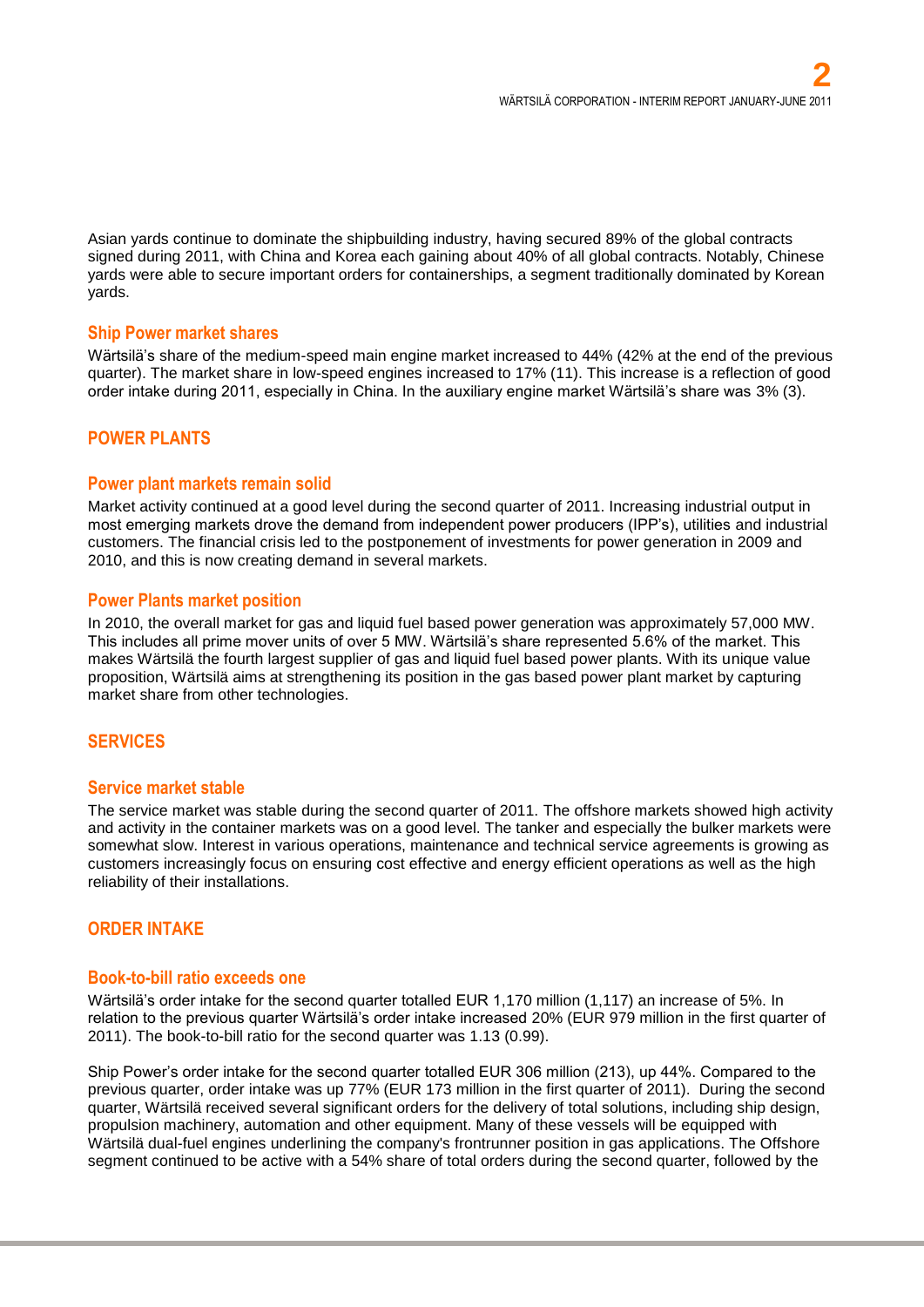Merchant segment with 19% of all orders. Special vessels and Navy orders were 12% and 9% respectively. Ship Design represented a 3% share, and Cruise & Ferry a 2% share of the total.

The order intake for Power Plants in the second quarter totalled EUR 419 million (437), which was 4% less than for the corresponding period last year. Compared to the previous quarter, the Power Plants order intake increased 66% (EUR 253 million in the first quarter of 2011). During the second quarter, Wärtsilä received a 250MW turnkey project order from Estonia and a 180MW order from South Africa, both of which rely on key characteristics of the Wärtsilä Smart Power Generation concept. Other significant orders were received from Timor-Leste and Saudi-Arabia.

Order intake for the Services business totalled EUR 444 million (465) in the second quarter, a decrease of 5% from the corresponding period 2010. Compared to the previous quarter, order intake decreased 20% (EUR 551 million in the first quarter of 2011). During the second quarter, Wärtsilä was awarded a five-year technical management contract, based on Dynamic Maintenance Planning, covering a total of 24 Wärtsilä 50DF dual-fuel engines in six LNG carriers. The contract was placed by the operator of the vessels, Ceres LNG Services Ltd, a Greek ship management company and a major marine services provider in LNG shipping.

The total order intake for the review period January-June 2011 was EUR 2,149 million (1,998), which represents an increase of 8% compared to the corresponding period 2010. The book-to-bill ratio for the review period was 1.01 (0.97). Ship Power's order intake was EUR 479 million (303), an increase of 58% from the corresponding period last year. Power Plants' order intake was EUR 672 million (704), which is 4% lower than in 2010. Services' order intake for the review period totalled EUR 995 million (988), an increase of 1% over the corresponding period in 2010.

| <b>MEUR</b>         | 4-6/2011 | 4-6/2010 | Change |
|---------------------|----------|----------|--------|
| Ship Power          | 306      | 213      | 44%    |
| <b>Power Plants</b> | 419      | 437      | $-4%$  |
| <b>Services</b>     | 444      | 465      | -5%    |
| Order intake, total | 1 1 7 0  | 1 1 1 7  | 5%     |
|                     |          |          |        |

# **Order intake by business**

| <b>MEUR</b>         | $1 - 6/2011$ | 1-6/2010 | Change | 1-12/2010 |
|---------------------|--------------|----------|--------|-----------|
| Ship Power          | 479          | 303      | 58%    | 657       |
| <b>Power Plants</b> | 672          | 704      | $-4%$  | 1413      |
| <b>Services</b>     | 995          | 988      | 1%     | 1931      |
| Order intake, total | 2 1 4 9      | 1998     | 8%     | 4 0 0 5   |

# **Order intake Power Plants**

| <b>MW</b>       | 4-6/2011 | 4-6/2010 | Change  |           |
|-----------------|----------|----------|---------|-----------|
| Oil             | 355      | 1 0 2 1  | $-65%$  |           |
| Gas             | 450      | 14       | 3 045%  |           |
|                 |          |          |         |           |
| <b>MW</b>       | 1-6/2011 | 1-6/2010 | Change  | 1-12/2010 |
| Oil             | 615      | 1 100    | $-44%$  | 1797      |
| Gas             | 872      | 374      | 133%    | 1 377     |
| Renewable fuels |          | 19       | $-100%$ |           |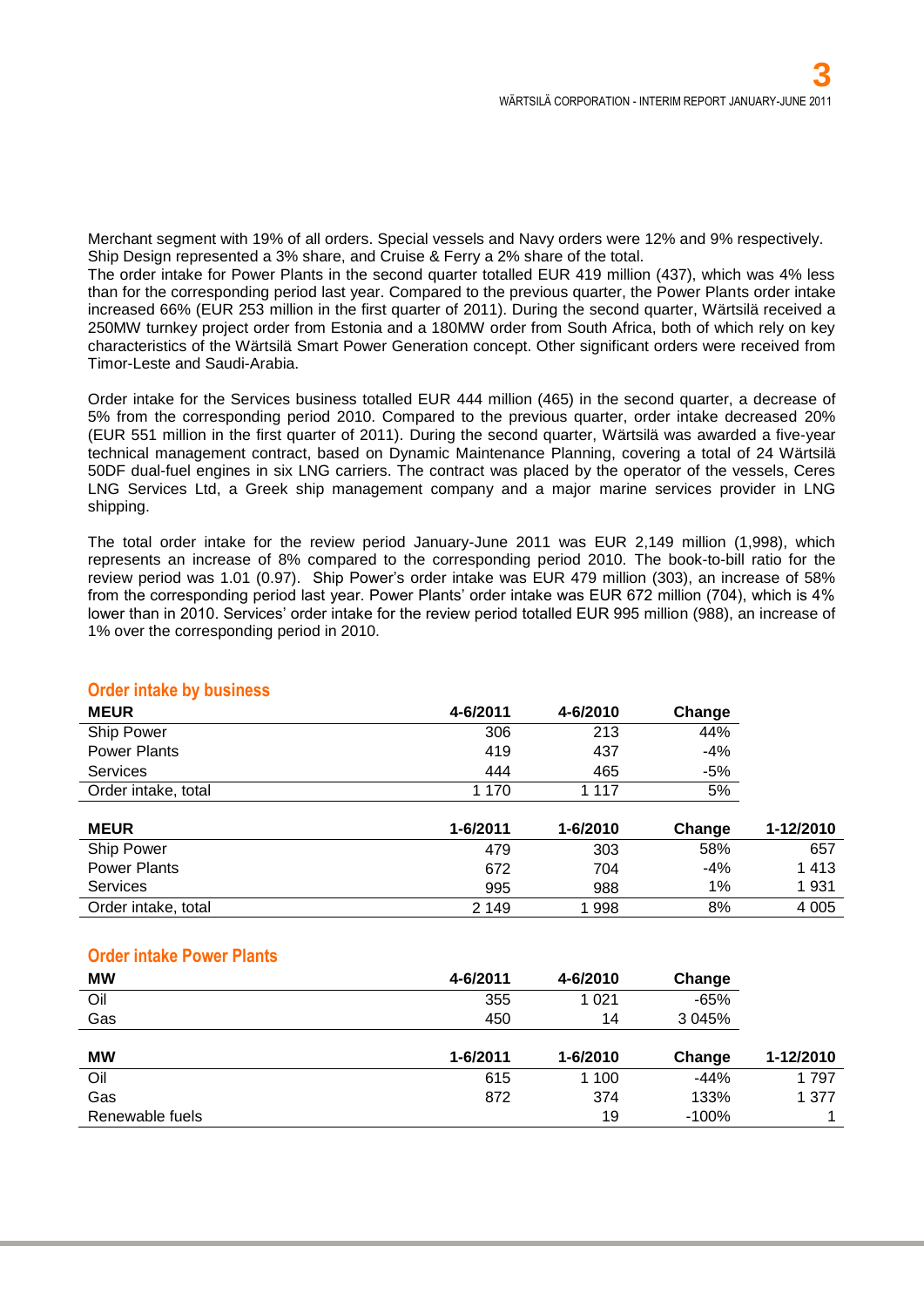## **ORDER BOOK**

The total order book at the end of the review period stood at EUR 3,779 million (4,315), a decrease of 12%. In relation to the previous quarter Wärtsilä's order book increased 3% (EUR 3,669 million in the first quarter of 2011). The Ship Power order book stood at EUR 1,753 million (2,157), which is 19% lower than at the same date last year. At the end of the review period, the Power Plants order book amounted to EUR 1,265 million (1,438), a decrease of 12%. The Services order book totalled EUR 761 million (720) at the end of the review period, representing an increase of 6%.

#### **Order book by business**

| <b>MEUR</b>       | <b>30 June 2011</b> | <b>30 June 2010</b> | <b>Change</b> | 31 Dec. 2010 |
|-------------------|---------------------|---------------------|---------------|--------------|
| <b>Ship Power</b> | 1 753               | 2 157               | $-19%$        | 1825         |
| Power Plants      | 1 265               | 1438                | $-12%$        | 1 2 9 9      |
| Services          | 761                 | 720                 | 6%            | 671          |
| Order book, total | 3779                | 4 3 1 5             | $-12%$        | 3795         |

# **NET SALES**

Wärtsilä's net sales for the second quarter decreased by 8% to EUR 1,036 million (1,131) compared to the corresponding period last year. Net sales for Ship Power totalled EUR 223 million (276), a decrease of 19%. Power Plants' net sales for the second quarter totalled EUR 360 million (390), which is 8% lower than in the corresponding quarter last year. The second quarter net sales for Services amounted to EUR 452 million (463), a slight decrease of 2%.

Wärtsilä's net sales for January-June 2011 rose by 3% and totalled EUR 2,119 million (2,052). Ship Power's net sales decreased by 7% and totalled EUR 517 million (554). Net sales for Power Plants totalled EUR 710 million (627), an increase of 13%. Net sales from the Services business increased 2% from last year and amounted to EUR 890 million (872). Ship Power accounted for 24%, Power Plants for 34% and Services for 42% of the total net sales.

Of Wärtsilä's net sales for January-June 2011, approximately 71% was EUR denominated, 12% USD denominated, with the remainder being split between several currencies.

#### **Net sales by business**

| <b>MEUR</b>         | 4-6/2011 | 4-6/2010 | Change |
|---------------------|----------|----------|--------|
| Ship Power          | 223      | 276      | $-19%$ |
| <b>Power Plants</b> | 360      | 390      | $-8%$  |
| Services            | 452      | 463      | $-2%$  |
| Net sales, total    | 1 0 3 6  | 1 131    | -8%    |
|                     |          |          |        |

| <b>MEUR</b>         | 1-6/2011 | 1-6/2010 | Change | 1-12/2010 |
|---------------------|----------|----------|--------|-----------|
| Ship Power          | 517      | 554      | $-7%$  | 1 201     |
| <b>Power Plants</b> | 710      | 627      | 13%    | 1 525     |
| <b>Services</b>     | 890      | 872      | 2%     | 1823      |
| Net sales, total    | 2 1 1 9  | 2052     | 3%     | 4 5 5 3   |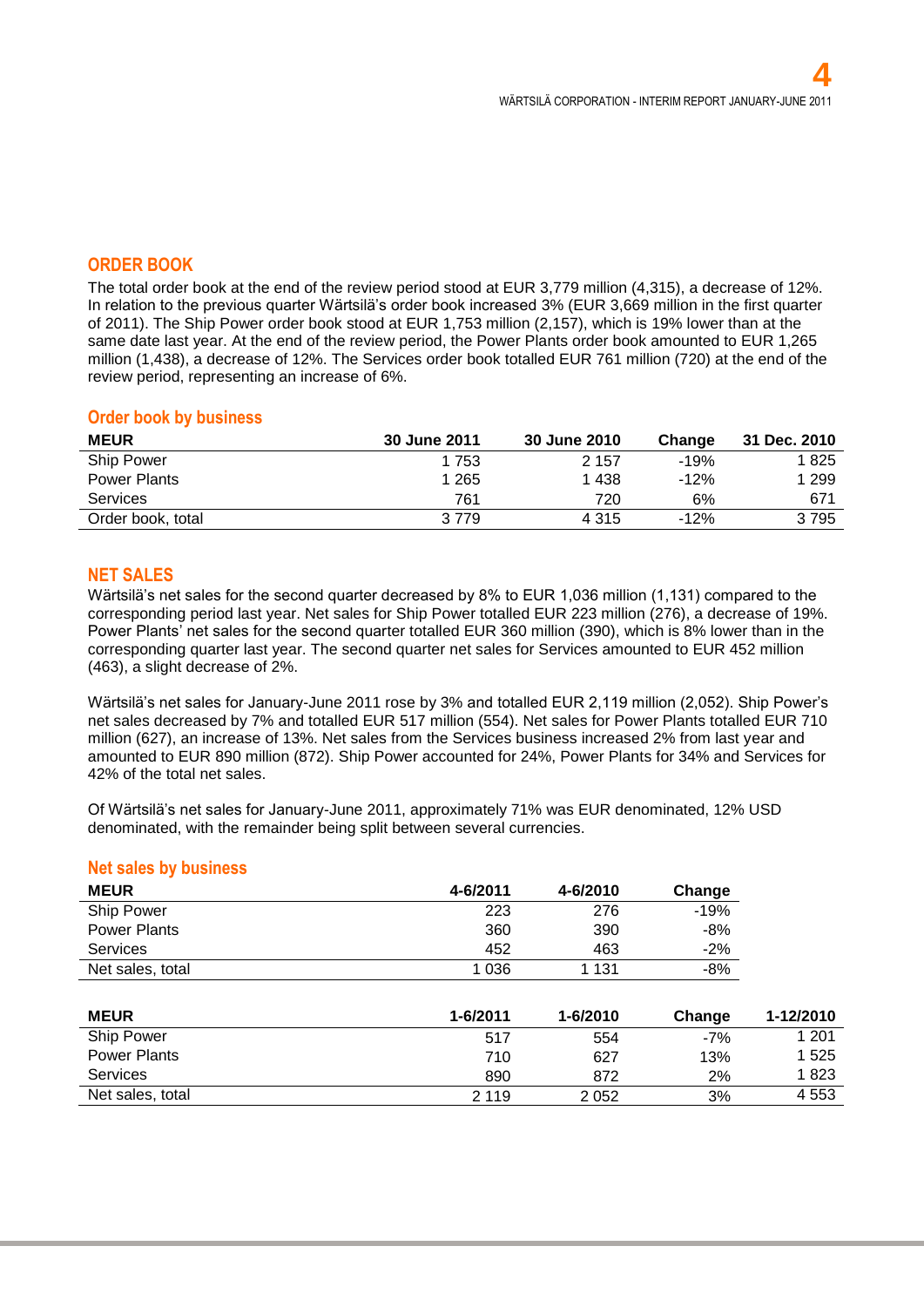# **FINANCIAL RESULTS**

The second quarter operating result before nonrecurring expenses totalled EUR 117 million (117), which is 11.3% of net sales (10.4). For the review period January-June 2011, the operating result before nonrecurring expenses was EUR 230 million (211), which is 10.9% of net sales (10.3). Including nonrecurring expenses, the operating result was EUR 219 million or 10.3% of net sales. Wärtsilä recognised EUR 12 million (56) of nonrecurring expenses related to the restructuring measures during the review period January-June 2011.

Financial items amounted to EUR -4 million (3). Net interest totalled EUR -2 million (-5). Dividends received totalled EUR 2 million (7). Profit before taxes amounted to EUR 215 million (158). Taxes in the reporting period amounted to EUR 66 million (45). Earnings per share after nonrecurring expenses were EUR 0.73 (0.55) and equity per share was 7.66 euro (7.37).

## **BALANCE SHEET, FINANCING AND CASH FLOW**

Cash flow from operating activities for January-June 2011 totalled EUR 84 million (270). Net working capital at the end of the period totalled EUR 276 million (314). Advances received at the end of the period totalled EUR 603 million (EUR 620 million at the end of the previous quarter). Cash and cash equivalents at the end of the period amounted to EUR 541 million (331). Net interest-bearing loan capital totalled EUR 64 million (328).

Wärtsilä had interest bearing debt totalling EUR 607 million (678) at the end of June 2011. The existing funding programmes include long-term loans of EUR 523 million, unutilised Committed Revolving Credit Facilities totalling EUR 520 million and Finnish Commercial Paper programmes totalling EUR 700 million. The total amount of short-term debt maturing within the next 12 months is EUR 84 million.

The solvency ratio was 40.4% (38.1) and gearing was 0.04 (0.24).

# **CAPITAL EXPENDITURE**

Gross capital expenditure in the review period totalled EUR 44 million (36), which comprised EUR 16 million (4) in acquisitions and investments in securities, and EUR 28 million (32) in intangible assets and property, plant and equipment. Depreciation amounted to EUR 57 million (58).

Maintenance capital expenditure for 2011 will be in line with or slightly above depreciation. Possible acquisition opportunities may affect capital expenditure for the year.

# **STRATEGIC STEPS, ACQUISITIONS AND EXPANSION OF NETWORK**

In July, after the review period, Wärtsilä acquired Cedervall, one of the leading manufacturers of shaft seal and bearing systems for the marine industry. Cedervall is headquartered Gothenburg, Sweden, and the company has subsidiaries in Spain, China and Singapore, and manufacturing facilities in Sweden, China and Spain. This acquisition strengthens Wärtsilä's leading position in the global services market, in line with its strategy. The combination of Wärtsilä's and Cedervall's businesses will create the market leader for oil & water lubricated seals and bearings, and sterntubes. In 2010, the company's annual net sales were SEK 344 million (EUR 39 million) and the company employs 211 people. The acquisition is subject to relevant regulatory approvals, which are expected during the third quarter of 2011.

Wärtsilä Corporation and Metso Corporation have signed an agreement to co-operate in the development and delivery of scrubber systems for marine applications. Under the terms of this agreement, Metso is to supply the scrubber unit, while Wärtsilä is responsible for world-wide sales and for integrating complete, certified and documented marine scrubber systems, including the automation, water treatment, and ancillaries. This co-operation creates the capability to ramp up production to meet future demand arising from increasingly stringent emission regulations.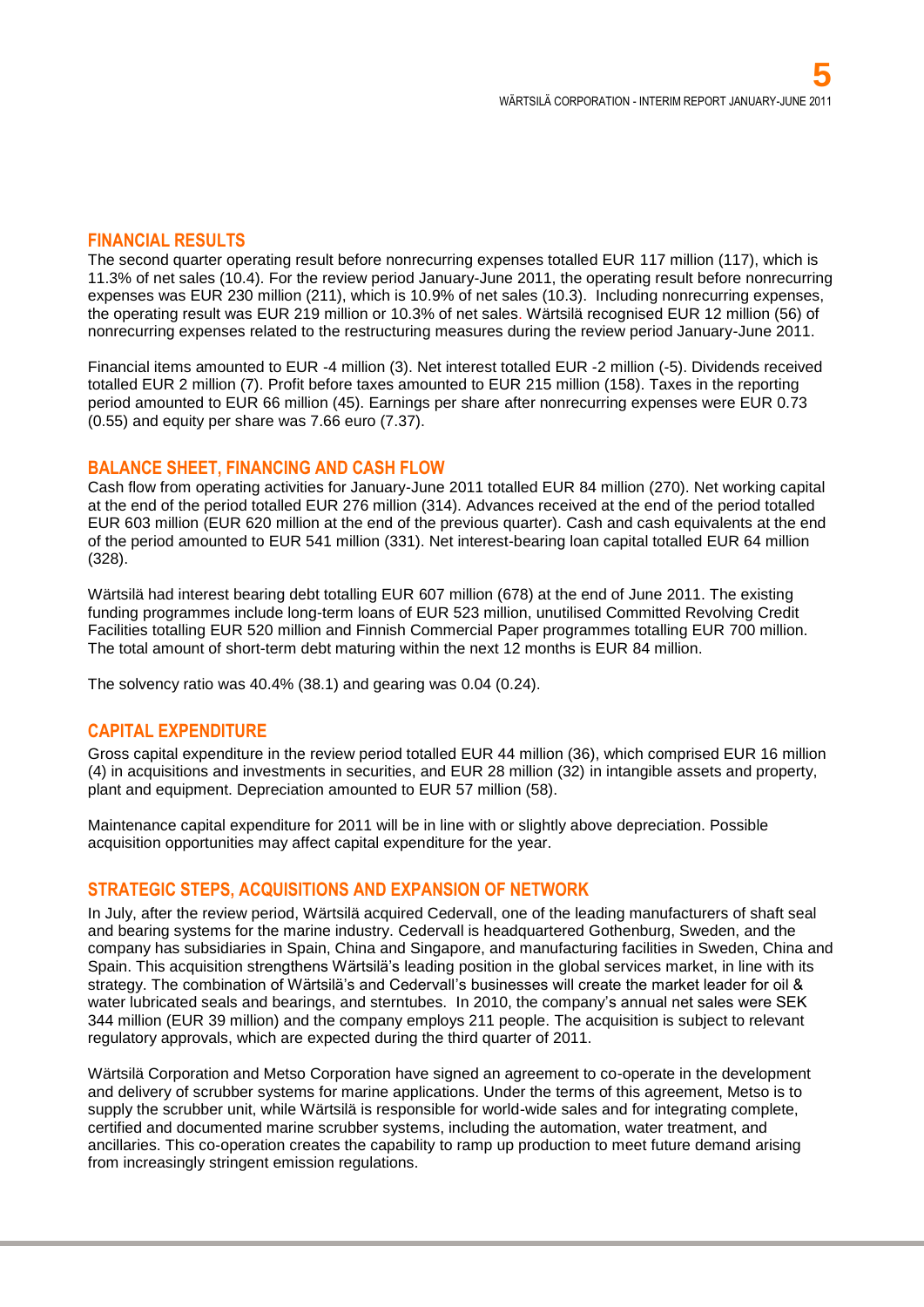In June 2011, Wärtsilä and Jiangsu CuiXing Marine Offshore Engineering Co. Ltd. agreed to establish a joint venture for manufacturing Wärtsilä 26 and Wärtsilä 32 medium-speed marine engines in China. The value of Wärtsilä's investment in the joint venture is EUR 16 million. Wärtsilä's share of the joint venture is 49% and Jiangsu CuiXing's share 51%. The joint venture's production facilities in the Rugao city of Nantong, Jiangsu province in Eastern China, will focus on the assembly and testing of engines. Operations are planned to start in early 2013. The agreement is subject to relevant regulatory approvals, which are expected during the third quarter of 2011.

During the second quarter, Wärtsilä opened a new workshop in Gdansk, Poland. In addition to advanced engine service work, the new workshop will also provide fuel system overhauls and overhauls of bow thruster units. Located close to the Polish shipyards and ports, the workshop further strengthens Wärtsilä's presence in the Baltic Sea area and its position as the leading services provider for shipping customers visiting Poland.

## **RESTRUCTURING PROGRAMMES**

In 2009, Wärtsilä began the process of adapting its activities to lower demand through various restructuring measures with the aim of reducing approximately 1,800 persons. To date the total number of personnel has been reduced by more than 1,700.

When fully implemented, it is estimated that the reductions will decrease costs by approximately EUR 130 million. Of these cost savings, about EUR 60 million had materialised by the end of 2010. The remainder of the savings will gradually materialise during 2011. Wärtsilä anticipates that the majority of these cost savings will be permanent. The total nonrecurring costs related to the restructuring will be approximately EUR 150 million, out of which EUR 115 million has been recognised by the end of 2010. In the review period January-June 2011, Wärtsilä recognised EUR 12 million (56) of nonrecurring items related to the restructuring measures. The remainder of the costs will be recognised during 2011.

# **PERSONNEL**

Wärtsilä had 17,654 (17,905) employees at the end of June 2011. The average number of personnel for January-June 2011 totalled 17,585 (18,295). Ship Power employed 961 (1,010) people. Power Plants employed 811 (851) people, Services 11,083 (11,318) and Wärtsilä Industrial Operations 4,022 (4,328) people.

Of Wärtsilä's total employees, 19% (18) were located in Finland, 6% (8) in the Netherlands and 29% (31) in the rest of Europe. Personnel employed in Asia represented 33% (30), out of which 7% (6) were in China, in India 7% (6), in Singapore 4% (5), and in the rest of Asia 15% (12).

# **MANUFACTURING**

In June 2011 Wärtsilä CME Zhenjiang Propeller Co. Ltd., the joint venture company of Wärtsilä and Zhenjiang CME Ltd., inaugurated its new manufacturing facilities for Controllable Pitch propellers in Zhenjiang, China. The majority of the new factory's manufacturing equipment was transferred from the Wärtsilä factory in Drunen, the Netherlands, where production was closed in 2010. The first deliveries from the new factory will take place later this year.

Activities in Wärtsilä's joint venture with Transmashholding in Russia are proceeding according to plan. The joint venture is preparing to manufacture modern and multipurpose diesel engines, including a new and technically advanced version of the Wärtsilä 20 engine, to be used in shunter locomotives and for various marine and power applications.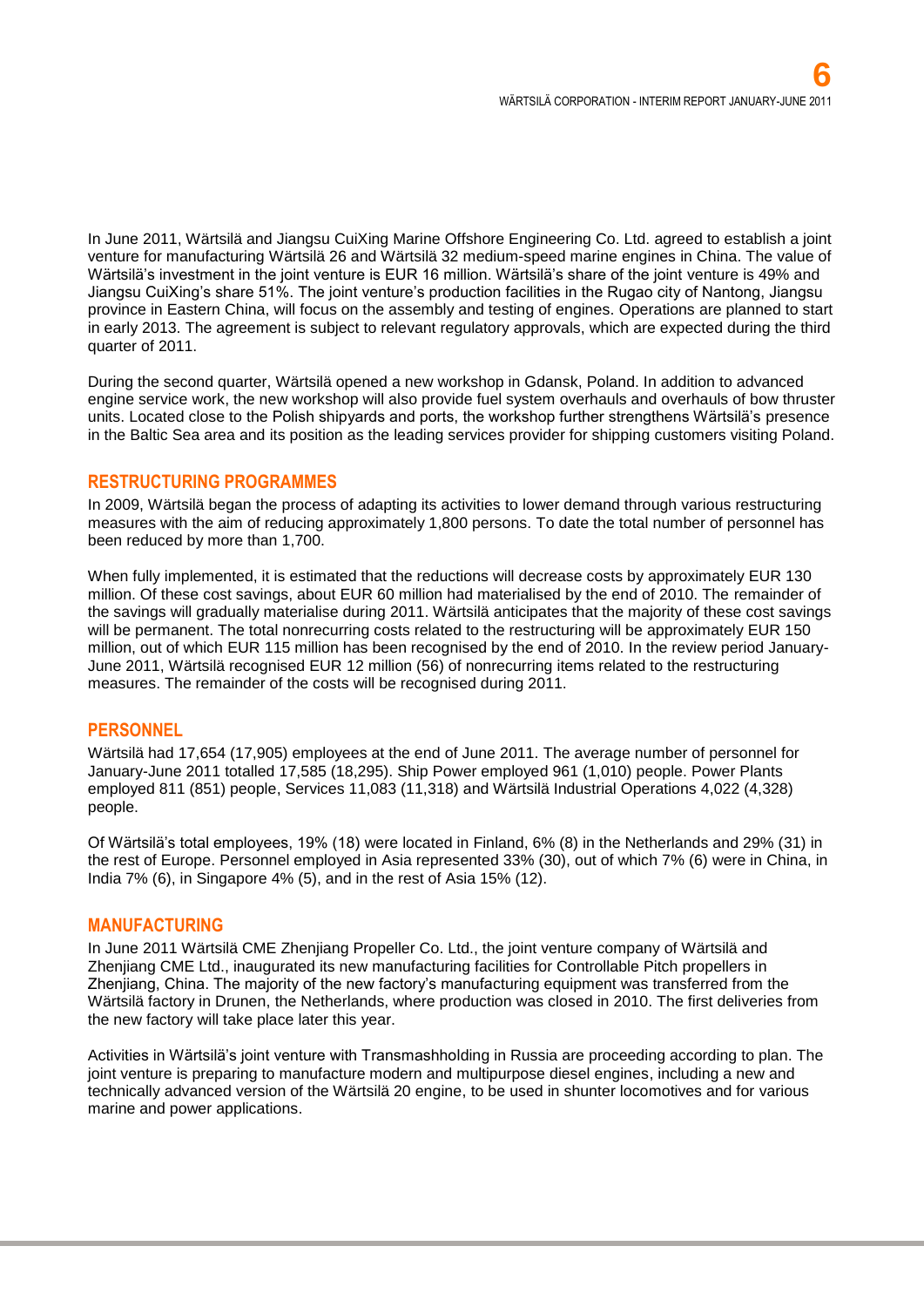# **RESEARCH & DEVELOPMENT**

Wärtsilä and Versa Power Systems, a leading developer of environmentally friendly, high-power solid oxide fuel cells (SOFC), announced a co-operative agreement to develop and integrate Versa Power's SOFC technology into Wärtsilä products. A key target of the agreement is to develop commercial Wärtsilä fuel cell products that generate power and heat for various applications in the distributed energy and marine markets.

Wärtsilä has strengthened its offering in the mid-size, low-speed engine sector by adding new 62- and 72 bore engines to its portfolio. These standardised engines offer high propulsion efficiency, reliability, and optimised total cost of ownership for customers in the bulker, tanker, and feeder container markets. The first 62-bore engine will be available for delivery in September 2013 and the first 72-bore engine will be available approximately one year later. All Wärtsilä licensees will have the right to build the new engines. At launch, the new engines are IMO Tier II compatible and available with IMO Tier III solutions.

Wärtsilä has initiated a major project to further develop its low-speed engine portfolio to include gas engines. For this purpose, a new test engine has been installed in the Trieste engine laboratory in Italy. Engine testing was initiated during the second quarter.

# **SUSTAINABLE DEVELOPMENT**

Wärtsilä is well positioned to reduce the use of natural resources and emissions, thanks to its various technologies and specialised services. Wärtsilä's R&D efforts continue to focus on the development of advanced environmental technologies and solutions. The company is committed to supporting the UN Global Compact and its principles with respect to human rights, labour, the environment and anti-corruption. Wärtsilä's share is included in several sustainability indexes.

In April, Wärtsilä entered into co-operation with Crisis Management Initiative, an independent non-profit organisation, led by Nobel Peace Prize laureate Martti Ahtisaari. By promoting CMIs´ activities in conflict resolution and sustainable peace building Wärtsilä supports the creation of a stable business environment globally.

#### **CHANGES IN MANAGEMENT**

Wärtsilä's Board of Directors has appointed Mr Björn Rosengren M.Sc. (Tech.), born 1959, as the new President and CEO of Wärtsilä Corporation, with effect from 1 September 2011. Mr Rosengren will succeed Mr Ole Johansson, who will, at that time, exercise his right to retire at the age of 60.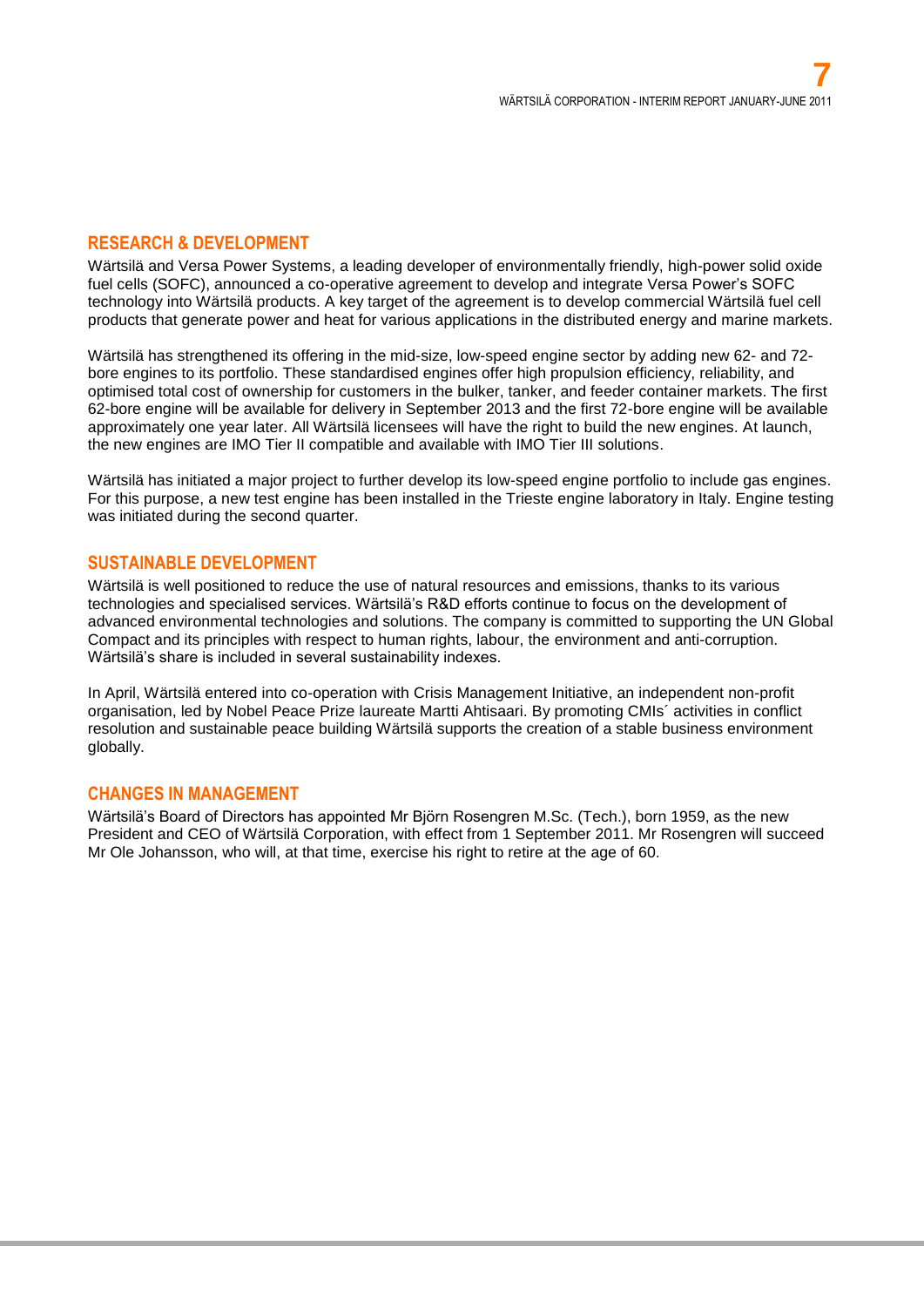## **SHARES AND SHAREHOLDERS**

The figures in the table below have been adjusted to reflect the increased number of shares resulting from the free share issue approved by Wärtsilä Corporation's Annual General Meeting on 3 March 2011.

#### **Shares on the Helsinki Exchange**

| 30 June 2011                                   | Number of<br>shares | Number of<br>votes | Number of shares traded | 1-6/2011     |
|------------------------------------------------|---------------------|--------------------|-------------------------|--------------|
| WRT <sub>1</sub> V                             | 197 241 130         | 197 241 130        |                         | 80 412 603   |
| 1 Jan. - 30 June 2011                          | High                | Low                | Average 1)              | <b>Close</b> |
| Share price<br>1) Trade-weighted average price | 29.55               | 21.12              | 26.26                   | 23.29        |
|                                                |                     | <b>OO 1 OOII</b>   | <b>00 L.L. 0040</b>     |              |

|                                    | 30 June 2011 | 30 June 2010 |
|------------------------------------|--------------|--------------|
| Market capitalisation, EUR million | 4.594        | 3695         |
| Foreign shareholders               | 50.0%        | 48.2%        |
|                                    |              |              |

## **Flagging notifications**

During the review period January-June 2011, Wärtsilä was informed of the following changes in ownership: On 5 January 2011, BlackRock, Inc. increased its holding in Wärtsilä Corporation. Following the transaction BlackRock, Inc owned 4,941,593 shares or 5.01% of Wärtsilä's share capital and total votes.

# **DECISIONS TAKEN BY THE ANNUAL GENERAL MEETING**

Wärtsilä's Annual General Meeting held on 3 March 2011 approved the financial statements and discharged the members of the Board of Directors and the company's President & CEO from liability for the financial year 2010. The Meeting approved the Board of Directors' proposal to pay a dividend of EUR 1.75 per share and an extra dividend of EUR 1.00 per share, totalling EUR 2.75 per share. The dividend was paid on 15 March 2011.

The Annual General Meeting decided that the Board of Directors shall have nine members. The following were elected to the Board: Ms Maarit Aarni-Sirviö, Mr Kaj-Gustaf Bergh, Mr Alexander Ehrnrooth, Mr Paul Ehrnrooth, Mr Lars Josefsson, Mr Bertel Langenskiöld, Mr Mikael Lilius, Mr Markus Rauramo and Mr Matti Vuoria.

Authorized public accountants KPMG Oy Ab were appointed as the company's auditors for the year 2011.

#### **Free share issue**

The Annual General Meeting decided to approve the free share issue in accordance with the proposal of the Board of Directors. The free share issue was implemented by applying the pre-emptive right of the shareholders so that for each old share one new share was issued. Thereby a total of 98,620,565 new shares were issued. The new shares were registered in the trade register on 8 March 2011.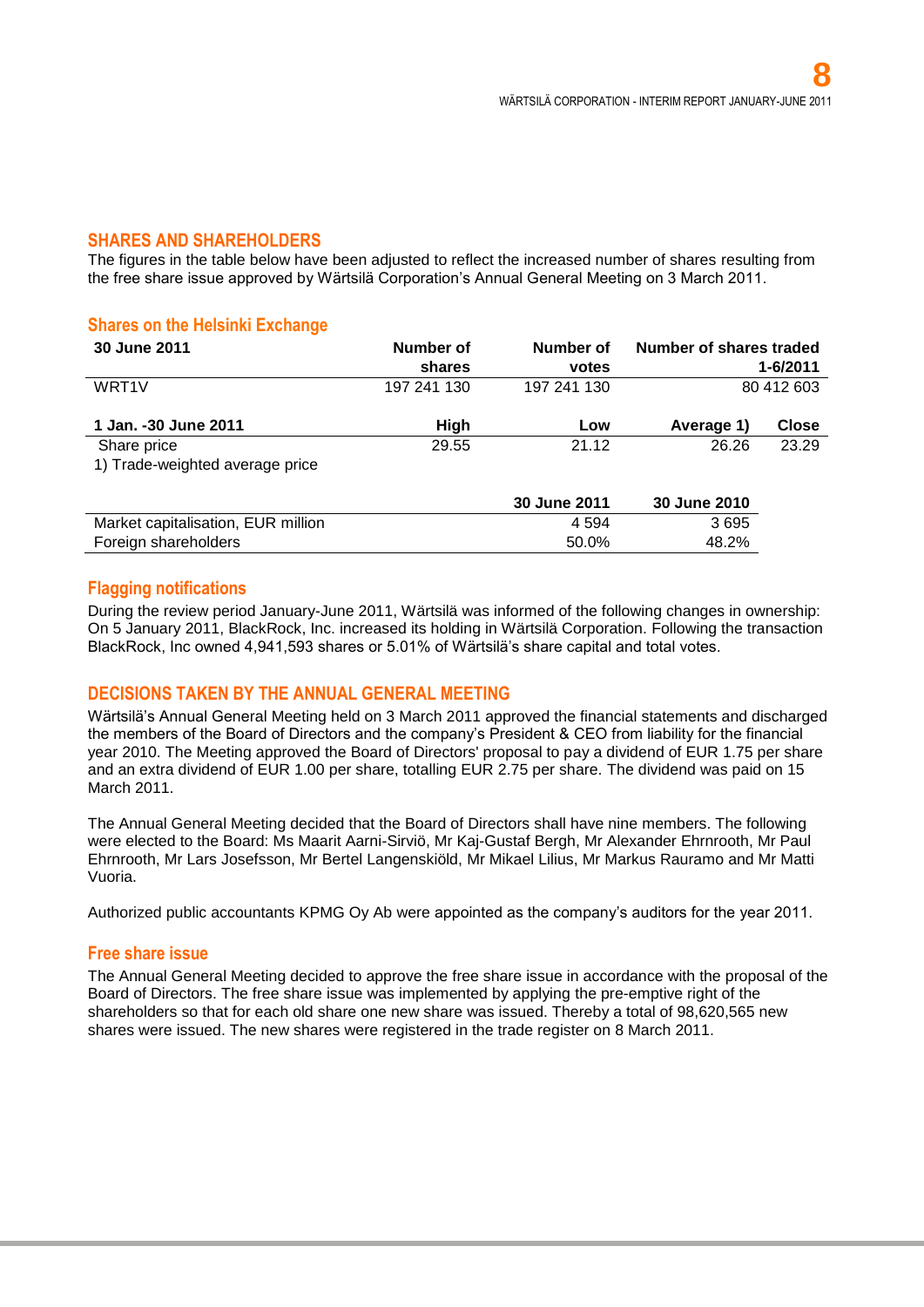# **Organisation of the Board of Directors**

The Board of Directors of Wärtsilä Corporation elected Mikael Lilius as its chairman and Matti Vuoria as the deputy chairman. The Board decided to establish an Audit Committee, a Nomination Committee and a Remuneration Committee. The Board appointed from among its members the following members to the Committees:

#### **Audit Committee:**

Chairman Markus Rauramo, Maarit Aarni-Sirviö, Alexander Ehrnrooth, Bertel Langenskiöld

#### **Nomination Committee:**

Chairman Mikael Lilius, Kaj-Gustaf Bergh, Lars Josefsson, Matti Vuoria

## **Remuneration Committee:**

Chairman Mikael Lilius, Paul Ehrnrooth, Matti Vuoria

# **RISKS AND BUSINESS UNCERTAINTIES**

Risk of slowdown in the global economy continues to present a threat for shipping and shipbuilding. For Ship Power, the main risk is the slippage of shipyard delivery schedules.

In the Power Plants business, uncertainty in the financial markets may impact the timing of bigger projects.

The returning uncertainty in the financial markets as well as unrest in the Middle East and North Africa may have a negative impact on Services' order intake, especially for larger power plant conversion projects.

The annual report for 2010 contains a thorough description of Wärtsilä's risks and risk management.

# **MARKET OUTLOOK**

#### **Ship Power**

Vessel ordering activity is expected to remain lower than during the previous year. This is mainly due to lower activity in the bulk carriers markets. The shift towards more robust contracting activity for specialised tonnage benefits Wärtsilä Ship Power due to its strong presence in these markets. Demand for LNG fuelled vessels in several segments continues to pick up. Wärtsilä is unrivalled in this market, with the most extensive range of engines safely operating on LNG and a complete portfolio of products and solutions. In Ship Power, orders for LNG carriers have resumed and a significant number of new engine orders are expected to materialise during the remainder of the year. Dual-fuel engine orders for LNG carries are booked as the joint venture Wärtsilä Hyundai Engine Company Ltd's order intake. Competition and price pressure among shipbuilding suppliers is expected to remain intense. Wärtsilä expects Ship Power's order intake in 2011 to be significantly better than in the previous year.

#### **Power Plants**

Recovery in the power generation market is expected to continue during 2011. Growing emerging markets will continue to invest in new power generation capacity, which will increase demand especially in the flexible baseload segment. The ramp down of older coal based generation, and uncertainty over nuclear power, will increase the demand for gas based generation in the medium to long term. This is supported by the production of shale gas in the US, and the expectation that natural gas prices will remain competitive. Wärtsilä expects Power Plants' order intake to increase in 2011 compared to the previous year.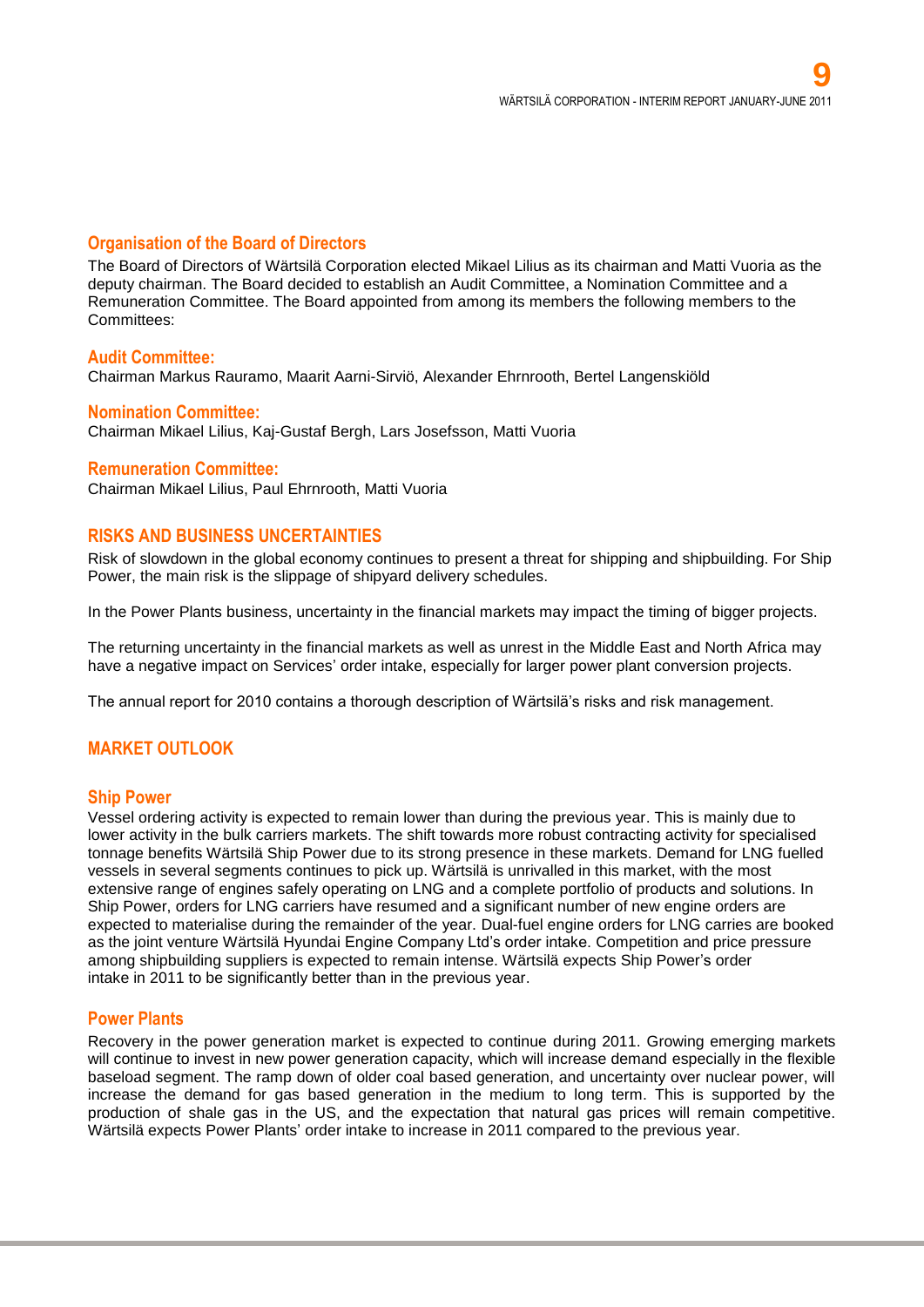# **Services**

Uncertainty over economic development has increased, especially in Europe. The service market outlook is strongest in the Middle East, Asia and the Americas, which is in line with economic growth in these areas. The outlook for the offshore and container markets is good, however the short term outlook is bleak in the tanker and bulker markets. While Wärtsilä expects steady demand for power plant services, the overall marine service market is still expected to suffer from overcapacity and the high anchored fleet level in 2011.

# **WÄRTSILÄ'S PROSPECTS FOR 2011 REVISED**

Due to weaker than expected marine service markets and the timing of power plant deliveries, Wärtsilä expects its net sales for 2011 to decline by 0-5% compared to last year. We reiterate our expectation that operational profitability (EBIT% before nonrecurring items) will be around 11%.

# **WÄRTSILÄ INTERIM REPORT JANUARY – JUNE 2011**

This interim financial report is prepared in accordance with IAS 34 (Interim Financial Reporting) using the same accounting policies and methods of computation as in the annual financial statements for 2010. All figures in the accounts have been rounded and consequently the sum of individual figures can deviate from the presented sum figure.

## **Use of estimates**

The preparation of the financial statements in accordance with IFRS requires management to make estimates and assumptions that affect the valuation of the reported assets and liabilities and other information, such as contingent liabilities and the recognition of income and expenses in the income statement. Although the estimates are based on the management's best knowledge of current events and actions, actual results may differ from the estimates.

# **IFRS amendments**

Of the amended International Financial Reporting Standards (IFRS) and interpretations mandatory as of 1 January 2011 the following are applicable on the Group reporting:

- Amendment to IAS 32 Financial instruments: Presentation Classification of Rights Issues
- Revised IAS 24 Related Party Disclosures

The adaption of the revised standards and interpretations does not have any material effect on the interim report.

This interim report is unaudited. All share related financial ratios and their comparison figures have been calculated based on the new amount of shares.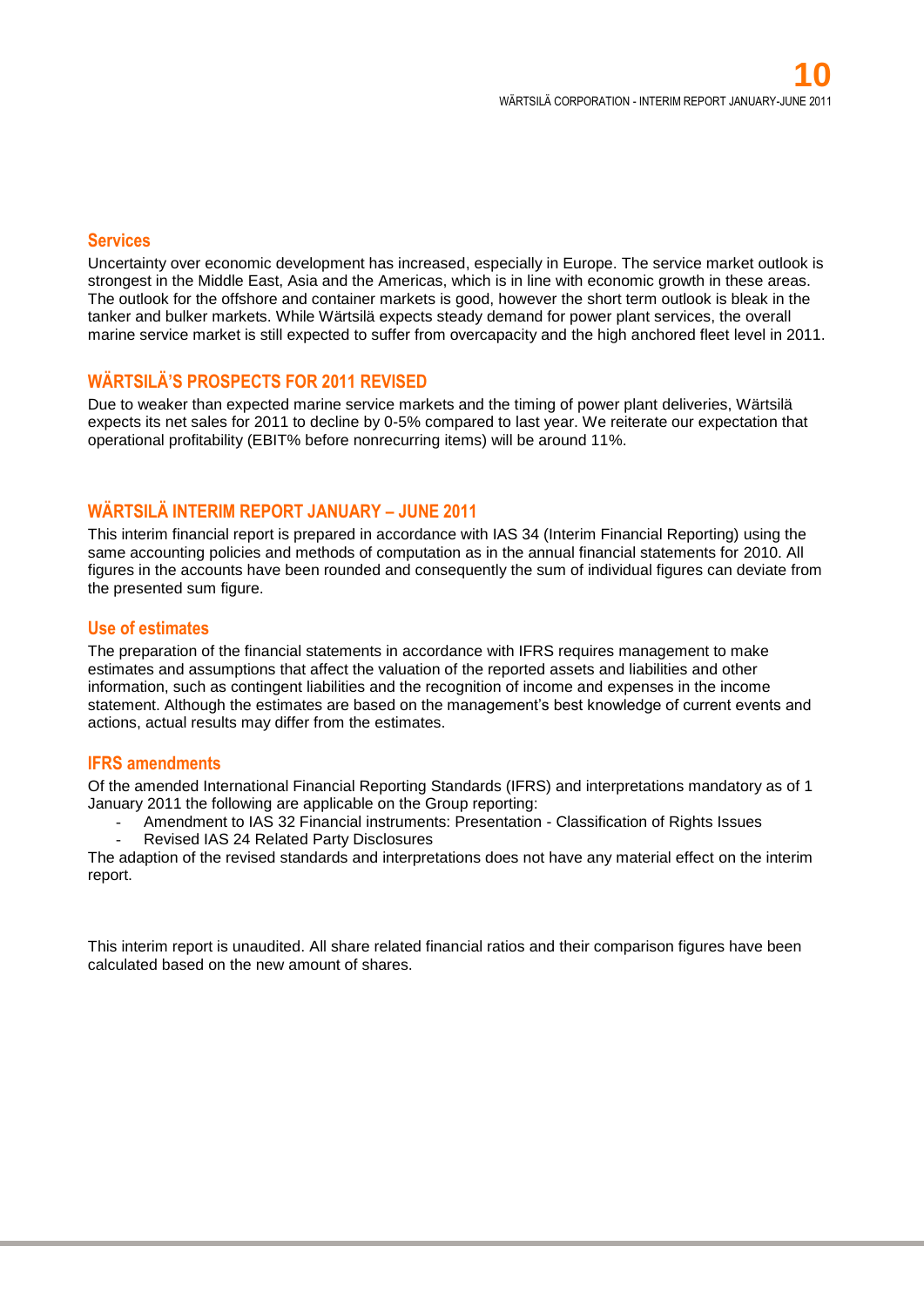# **CONDENSED INCOME STATEMENT**

| <b>MEUR</b>                                                              | 1-6/2011 | 1-6/2010 | 2010         |
|--------------------------------------------------------------------------|----------|----------|--------------|
| Net sales                                                                | 2 1 1 9  | 2 0 5 2  | 4553         |
| Other operating income                                                   | 14       | 18       | 52           |
| Expenses                                                                 | $-1862$  | $-1859$  | $-4082$      |
| Depreciation, amortisation and impairment                                | -57      | $-58$    | $-116$       |
| Share of result of associates and joint ventures                         | 4        | 1        | 5            |
| Operating result                                                         | 219      | 155      | 412          |
| Financial income and expenses                                            | -4       | 3        | $-13$        |
| Net income from financial assets available for sale                      |          |          | 149          |
| Profit before taxes                                                      | 215      | 158      | 548          |
| Income taxes                                                             | -66      | -45      | -151         |
| Profit for the financial period                                          | 149      | 114      | 397          |
|                                                                          |          |          |              |
| Attributable to:                                                         |          |          |              |
| Owners of the parent                                                     | 144      | 109      | 386          |
| Non-controlling interests                                                | 4        | 5        | 11           |
| <b>Total</b>                                                             | 149      | 114      | 397          |
|                                                                          |          |          |              |
|                                                                          |          |          |              |
| Earnings per share attributable to equity holders of the parent company: |          |          |              |
| Earnings per share, EUR (basic and diluted)                              | 0.73     | 0.55     | 1.96         |
|                                                                          |          |          |              |
| <b>STATEMENT OF COMPREHENSIVE INCOME</b>                                 |          |          |              |
| Profit for the financial period                                          | 149      | 114      | 397          |
| Other comprehensive income after tax:                                    |          |          |              |
| Exchange differences on translating foreign operations                   | $-10$    | 22       | 17           |
| Financial assets available for sale                                      |          | 17       |              |
| fair valuation                                                           | 6        |          | 30           |
| transferred to statement of income                                       |          |          | $-110$       |
| Cash flow hedges                                                         | 3        | $-14$    | -9           |
| Share of other comprehensive income of associates and joint ventures     |          |          | $\mathbf{1}$ |
| Other comprehensive income                                               | $-2$     | 24       | $-71$        |
|                                                                          |          |          |              |
| Total comprehensive income for the period                                | 147      | 138      | 326          |
|                                                                          |          |          |              |
| Total comprehensive income attributable to:                              |          |          |              |
| Owners of the parent                                                     | 145      | 131      | 313          |
| Non-controlling interests                                                | 3        | 7        | 13           |
|                                                                          | 147      | 138      | 326          |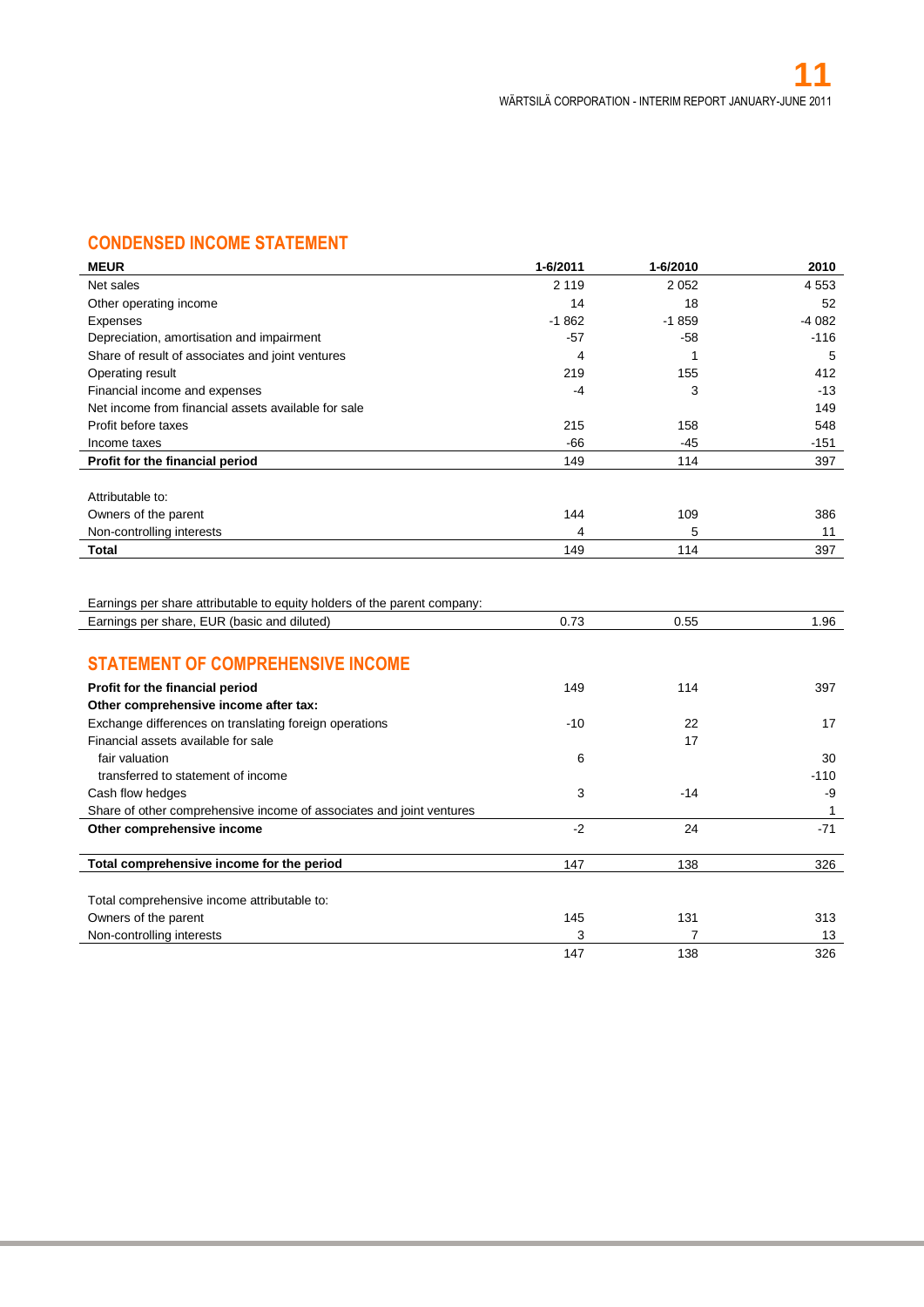# **CONDENSED STATEMENT OF FINANCIAL POSITION**

| <b>MEUR</b>                                  | 30 Jun. 2011 | 30 Jun. 2010 | 31 Dec. 2010 |
|----------------------------------------------|--------------|--------------|--------------|
| <b>Non-current assets</b>                    |              |              |              |
| Intangible assets                            | 764          | 787          | 780          |
| Property, plant and equipment                | 433          | 461          | 466          |
| Investments in associates and joint ventures | 83           | 62           | 65           |
| Financial assets available for sale          | 26           | 179          | 18           |
| Deferred tax receivables                     | 121          | 95           | 122          |
| Other receivables                            | 32           | 30           | 32           |
|                                              | 1459         | 1614         | 1483         |
| <b>Current assets</b>                        |              |              |              |
| Inventories                                  | 1 2 6 7      | 1 5 9 0      | 1 2 4 4      |
| Other receivables                            | 1 1 2 8      | 1 202        | 1 1 9 2      |
| Cash and cash equivalents                    | 541          | 331          | 776          |
|                                              | 2937         | 3 1 2 2      | 3 2 1 3      |
| <b>Total assets</b>                          | 4 3 9 6      | 4 7 3 7      | 4696         |

#### **Equity**

| 1 1 1 8<br>1 302<br>Other equity<br>1 1 7 5<br>1 6 3 8<br>Total equity attributable to equity holders of the parent<br>1511<br>1454 |     |
|-------------------------------------------------------------------------------------------------------------------------------------|-----|
|                                                                                                                                     |     |
|                                                                                                                                     |     |
|                                                                                                                                     |     |
| Non-controlling interests<br>21<br>21                                                                                               | 26  |
| 1533<br>1476<br>1664<br><b>Total equity</b>                                                                                         |     |
|                                                                                                                                     |     |
| <b>Non-current liabilities</b>                                                                                                      |     |
| 523<br>Interest-bearing debt<br>599                                                                                                 | 572 |
| Deferred tax liabilities<br>63<br>95                                                                                                | 70  |
| Other liabilities<br>179<br>211                                                                                                     | 189 |
| 766<br>905                                                                                                                          | 831 |
| <b>Current liabilities</b>                                                                                                          |     |
| 84<br>Interest-bearing debt<br>79                                                                                                   | 56  |
| Other liabilities<br>2014<br>2 1 4 5<br>2 2 7 7                                                                                     |     |
| 2 0 9 8<br>2 3 5 6<br>2 2 0 1                                                                                                       |     |
|                                                                                                                                     |     |
| <b>Total liabilities</b><br>2864<br>3 2 6 1<br>3 0 3 2                                                                              |     |
|                                                                                                                                     |     |
| <b>Total equity and liabilities</b><br>4 3 9 6<br>4737<br>4696                                                                      |     |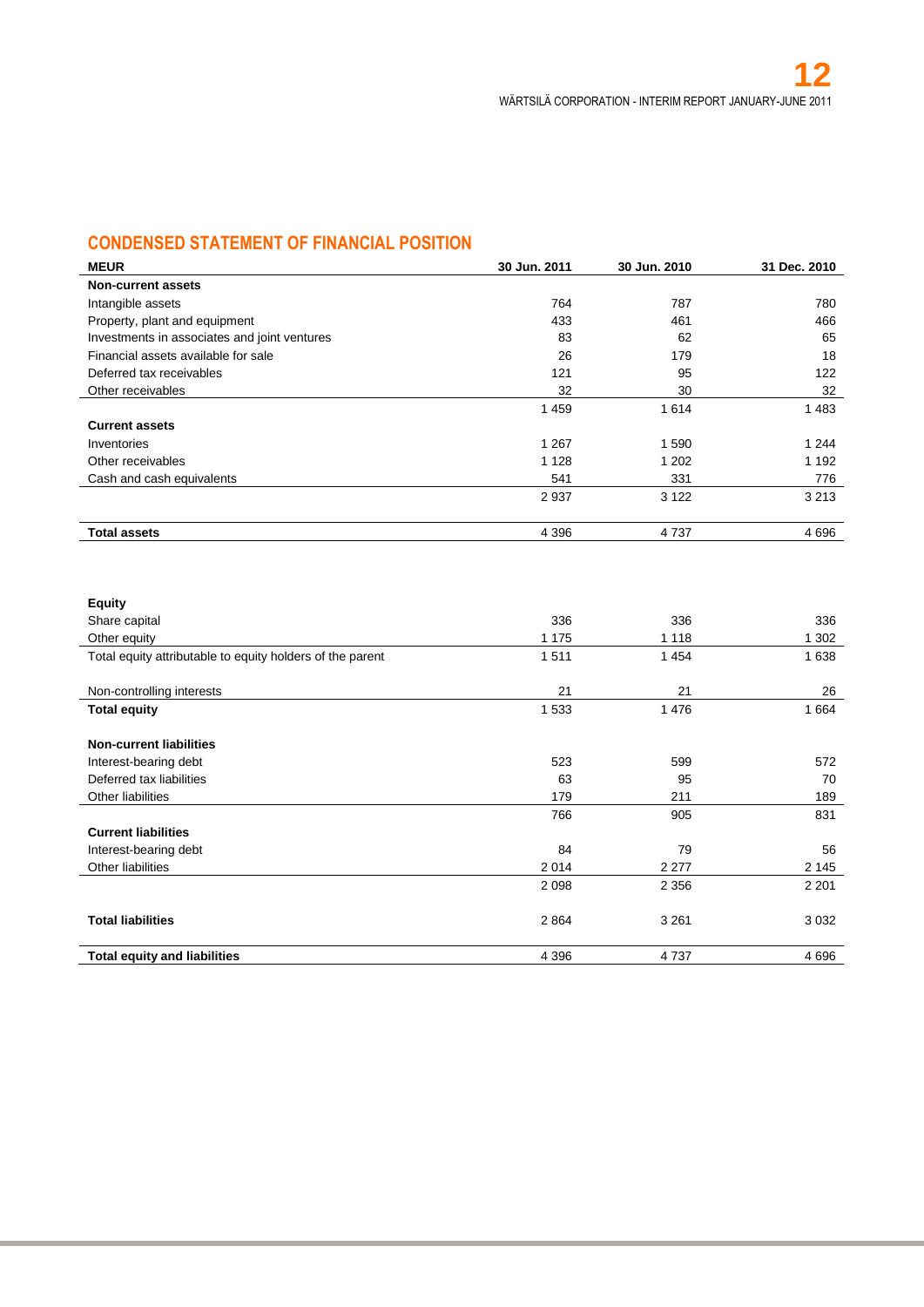# **CONDENSED CASH FLOW STATEMENT**

| <b>MEUR</b>                                                            | 1-6/2011 | 1-6/2010 | 2010   |
|------------------------------------------------------------------------|----------|----------|--------|
| Cash flow from operating activities:                                   |          |          |        |
| Profit for the financial period                                        | 149      | 114      | 397    |
| Depreciation, amortisation and impairment                              | 57       | 58       | 116    |
| Financial income and expenses                                          | 4        | -3       | 13     |
| Selling profit and loss of fixed assets and other changes              |          | 4        | $-147$ |
| Share of result of associates and joint ventures                       | -4       | -1       | -5     |
| Income taxes                                                           | 66       | 45       | 151    |
| Changes in working capital                                             | $-52$    | 238      | 370    |
| Cash flow from operating activities before financial items and taxes   | 219      | 453      | 896    |
| Financial items and paid taxes                                         | $-135$   | $-184$   | $-233$ |
| Cash flow from operating activities                                    | 84       | 270      | 663    |
|                                                                        |          |          |        |
| Cash flow from investing activities:                                   |          |          |        |
| Investments in shares and acquisitions                                 | $-16$    | $-4$     | -6     |
| Net investments in property, plant and equipment and intangible assets | $-28$    | $-31$    | -83    |
| Proceeds from sale of financial assets available for sale              | 3        |          | 173    |
| Cash flow from other investing activities                              | 2        | 10       | $-5$   |
| Cash flow from investing activities                                    | $-39$    | $-25$    | 79     |
|                                                                        |          |          |        |
| Cash flow from financing activities:                                   |          |          |        |
| Proceeds from non-current borrowings                                   |          | 26       | 37     |
| Repayments and other changes in non-current loans                      | -9       | $-27$    | -76    |
| Changes in current loans and other changes                             | 13       | 6        | $-2$   |
| Dividends paid                                                         | $-278$   | $-175$   | $-175$ |
| Cash flow from financing activities                                    | $-274$   | $-171$   | $-216$ |
|                                                                        |          |          |        |
| Change in cash and cash equivalents, increase (+) / decrease (-)       | $-229$   | 74       | 525    |
|                                                                        |          |          |        |
|                                                                        |          |          |        |
| Cash and cash equivalents at beginning of period                       | 776      | 244      | 244    |
| Exchange rate changes                                                  | $-6$     | 12       | 7      |
| Cash and cash equivalents at end of period                             | 541      | 331      | 776    |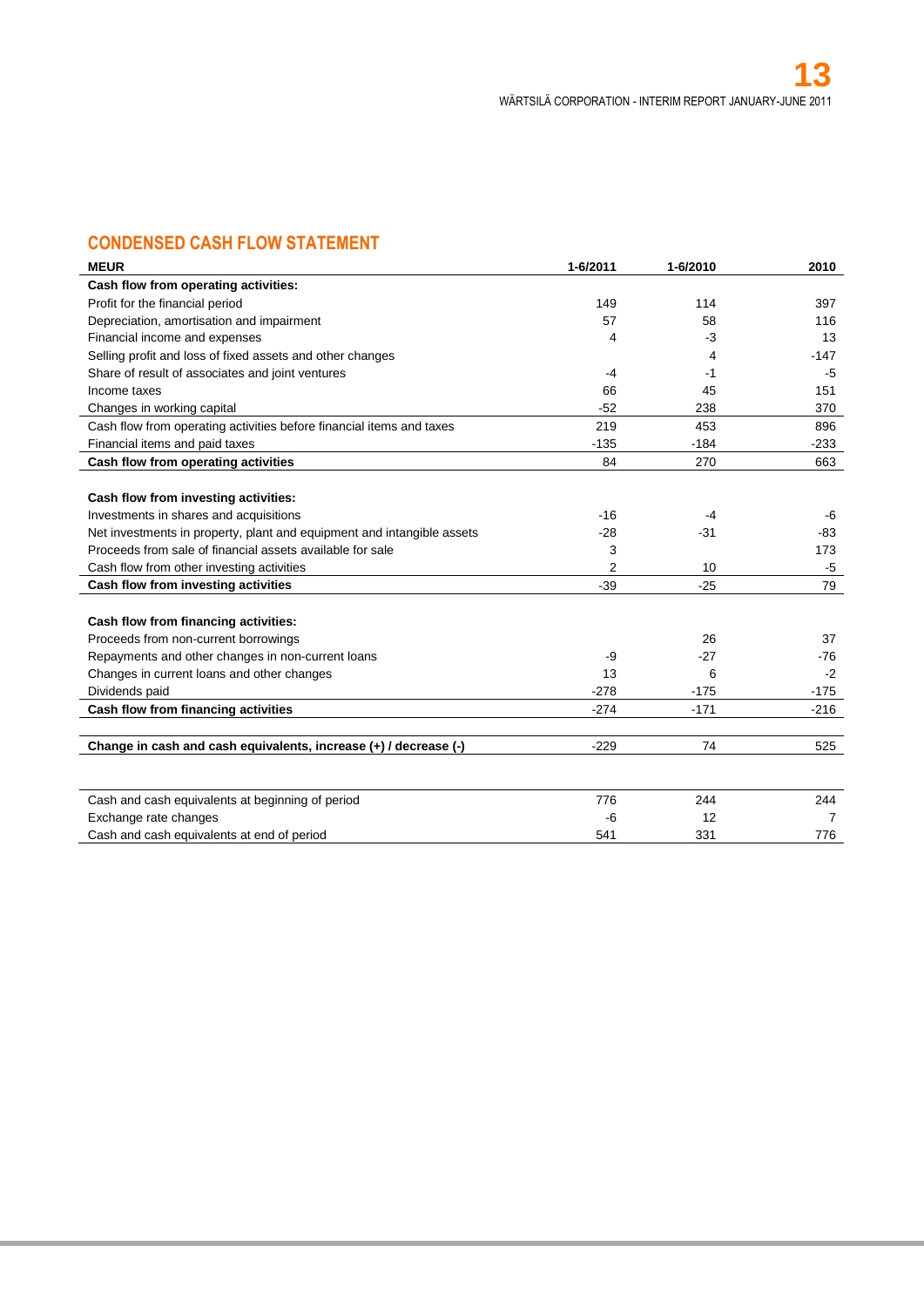# **CONSOLIDATED STATEMENT OF CHANGES IN EQUITY**

| <b>MEUR</b>                                                      | Total equity attributable to equity holders of the parent | Non-                             |                                   |                                            |                             |                          |                 |
|------------------------------------------------------------------|-----------------------------------------------------------|----------------------------------|-----------------------------------|--------------------------------------------|-----------------------------|--------------------------|-----------------|
|                                                                  |                                                           |                                  |                                   |                                            |                             | controlling<br>interests | Total<br>equity |
|                                                                  | <b>Share</b><br>capital                                   | <b>Share</b><br>issue<br>premium | <b>Translation</b><br>differences | <b>Fair value</b><br>and other<br>reserves | <b>Retained</b><br>earnings |                          |                 |
| Equity on 1 January 2011                                         | 336                                                       | 61                               | 8                                 | 12                                         | 1 2 2 1                     | 26                       | 1664            |
| <b>Dividends</b><br>Total comprehensive income for the           |                                                           |                                  |                                   |                                            | $-271$                      | $-7$                     | $-278$          |
| period                                                           |                                                           |                                  | -8                                | 9                                          | 144                         | 3                        | 147             |
| Equity on 30 Jun. 2011                                           | 336                                                       | 61                               | -1                                | 21                                         | 1 0 9 4                     | 21                       | 1533            |
| Equity on 1 January 2010                                         | 336                                                       | 61                               | -6                                | 99                                         | 1 0 0 6                     | 16                       | 1512            |
| <b>Dividends</b><br>Total comprehensive income for the<br>period |                                                           |                                  | 19                                | 3                                          | $-173$<br>109               | $-2$<br>7                | $-175$<br>138   |
| Equity on 30 Jun. 2010                                           | 336                                                       | 61                               | 13                                | 102                                        | 942                         | 21                       | 1476            |

# **GEOGRAPHICAL AREAS**

| <b>MEUR</b>        | Europe | Asia | Americas | Other | Total   |
|--------------------|--------|------|----------|-------|---------|
| Net sales 1-6/2011 | 695    | 964  | הדה      | 187   | 2 1 1 9 |
| Net sales 1-6/2010 | 578    | 739  | 473      | 262   | 2052    |

# **INTANGIBLE ASSETS AND PROPERTY, PLANT & EQUIPMENT**

| <b>MEUR</b>                                | 1-6/2011 | 1-6/2010 | 2010  |
|--------------------------------------------|----------|----------|-------|
| Intangible assets                          |          |          |       |
| Book value at 1 January                    | 780      | 779      | 779   |
| Changes in exchange rates                  | $-5$     | 21       | 20    |
| Additions                                  | 10       |          | 17    |
| Amortisation and impairment                | $-22$    | $-21$    | $-42$ |
| Disposals and intra-balance sheet transfer |          |          | 6     |
| Book value at end of period                | 764      | 787      | 780   |
|                                            |          |          |       |
| Property, plant and equipment              |          |          |       |
| Book value at 1 January                    | 466      | 457      | 457   |
| Changes in exchange rates                  | -5       | 18       | 14    |
| Additions                                  | 18       | 25       | 75    |
| Depreciation and impairment                | $-35$    | $-37$    | $-73$ |
| Disposals and intra-balance sheet transfer | $-10$    | -2       | -6    |
| Book value at end of period                | 433      | 461      | 466   |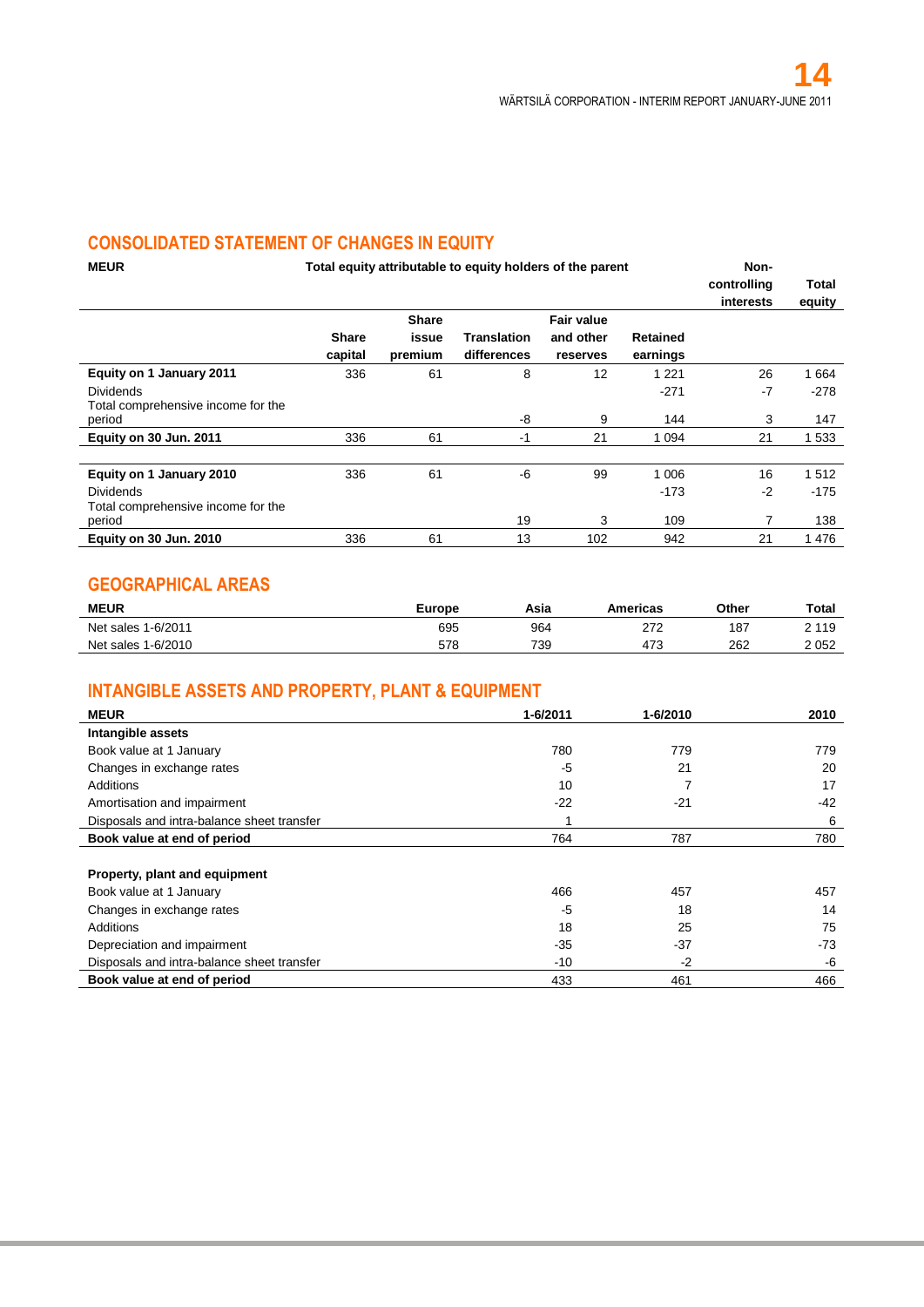# **GROSS CAPITAL EXPENDITURE**

| <b>MEUR</b>                                         | 1-6/2011 | 1-6/2010 | 2010 |
|-----------------------------------------------------|----------|----------|------|
| Investments in securities and acquisitions          | 16       |          |      |
| Intangible assets and property, plant and equipment | 28       | າດ       | 92   |
| Total                                               | 44       | 36       | 98   |

# **INTEREST-BEARING LOAN CAPITAL**

| <b>MEUR</b>                | 1-6/2011 | 1-6/2010 | 2010  |
|----------------------------|----------|----------|-------|
| Non-current liabilities    | 523      | 599      | 572   |
| <b>Current liabilities</b> | 84       | 79       | 56    |
| Loan receivables           | -2       | $-20$    | $-17$ |
| Cash and cash equivalents  | -541     | -331     | -776  |
| <b>Net</b>                 | 64       | 328      | -165  |

# **FINANCIAL RATIOS**

|                                             | 1-6/2011 | 1-6/2010 | 2010    |
|---------------------------------------------|----------|----------|---------|
| Earnings per share, EUR (basic and diluted) | 0.73     | 0.55     | 1.96    |
| Equity per share, EUR                       | 7.66     | 7.37     | 8.30    |
| Solvency ratio, %                           | 40.4     | 38.1     | 40.8    |
| Gearing                                     | 0.04     | 0.24     | $-0.09$ |

# **PERSONNEL**

|                  | 1-6/2011 | 1-6/2010 | 2010   |
|------------------|----------|----------|--------|
| On average       | 17 585   | 18 295   | 18 000 |
| At end of period | 7654     | 905      | 7528   |

# **CONTINGENT LIABILITIES**

| <b>MEUR</b>                           | 1-6/2011 | 1-6/2010 | 2010 |
|---------------------------------------|----------|----------|------|
| Mortgages                             | 57       | 56       | 59   |
| Chattel mortgages                     | 17       | 18       | 18   |
| Total                                 | 74       | 74       | 77   |
|                                       |          |          |      |
| Guarantees and contingent liabilities |          |          |      |
| on behalf of Group companies          | 508      | 681      | 623  |
| on behalf of associated companies     | 9        | 9        | 9    |
| Nominal amount of rents according     |          |          |      |
| to leasing contracts                  | 70       | 79       | 74   |
| Total                                 | 587      | 770      | 706  |

# **NOMINAL VALUES OF DERIVATIVE INSTRUMENTS**

| <b>MEUR</b>                        | <b>Total amount</b> | of which closed |
|------------------------------------|---------------------|-----------------|
| Interest rate swaps                | 20                  |                 |
| Foreign exchange forward contracts | 168                 | 230             |
| Currency options, purchased        | 57                  |                 |